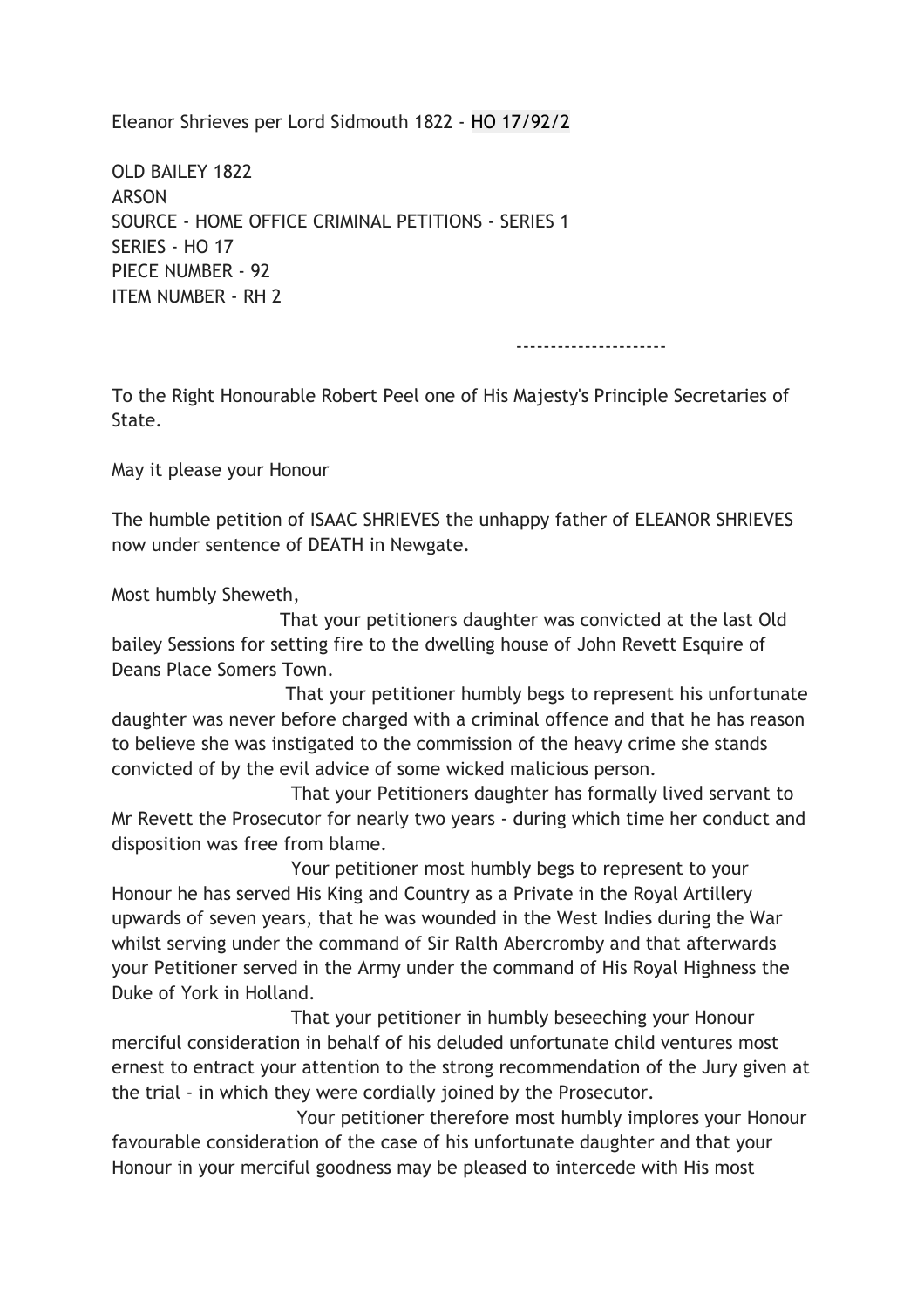Gracious Majesty to spare her life.

And your petitioner as in duty and gratitude bound will ever pray.

Isaac Shreives

 $N<sub>0</sub>$  4 Change Court The Strand 14th May 1822

--------------------------

I beg leave most ernestly to imploy the Royal Clemency in behalf of the Petitioners daughter so that her life may be spared.

John Revett Prosecutor

Dears Place 14th May 1822

John Shallard - 17 Pall Mall - Tailor who employs the father of the prisoner Thomas Jones - 27 Charles Street - St James Joseph Liversidge Tuck - 19 Charles Street - St James George Furby 11 Russell Court - Drury Lane Joel Richards - 22 Russell Court - Drury Lane John Elsworth - 122 Drury Lane John Wilton - 4 Grays Inn Passage

--------------------------

-----------------------

Sir Robert Taylor presents his compliments to Mr [Hobhouse] and is directed by The Duke of York to request he will lay before Mr Secretary Peel. a Petition which has been addressed to His Royal Highness by CHARLOTTE SHRIEVES, whose daughter is under sentence of DEATH for setting the dwelling house of her master on fire.

**Horseguards** 25th April 1822

-------------------------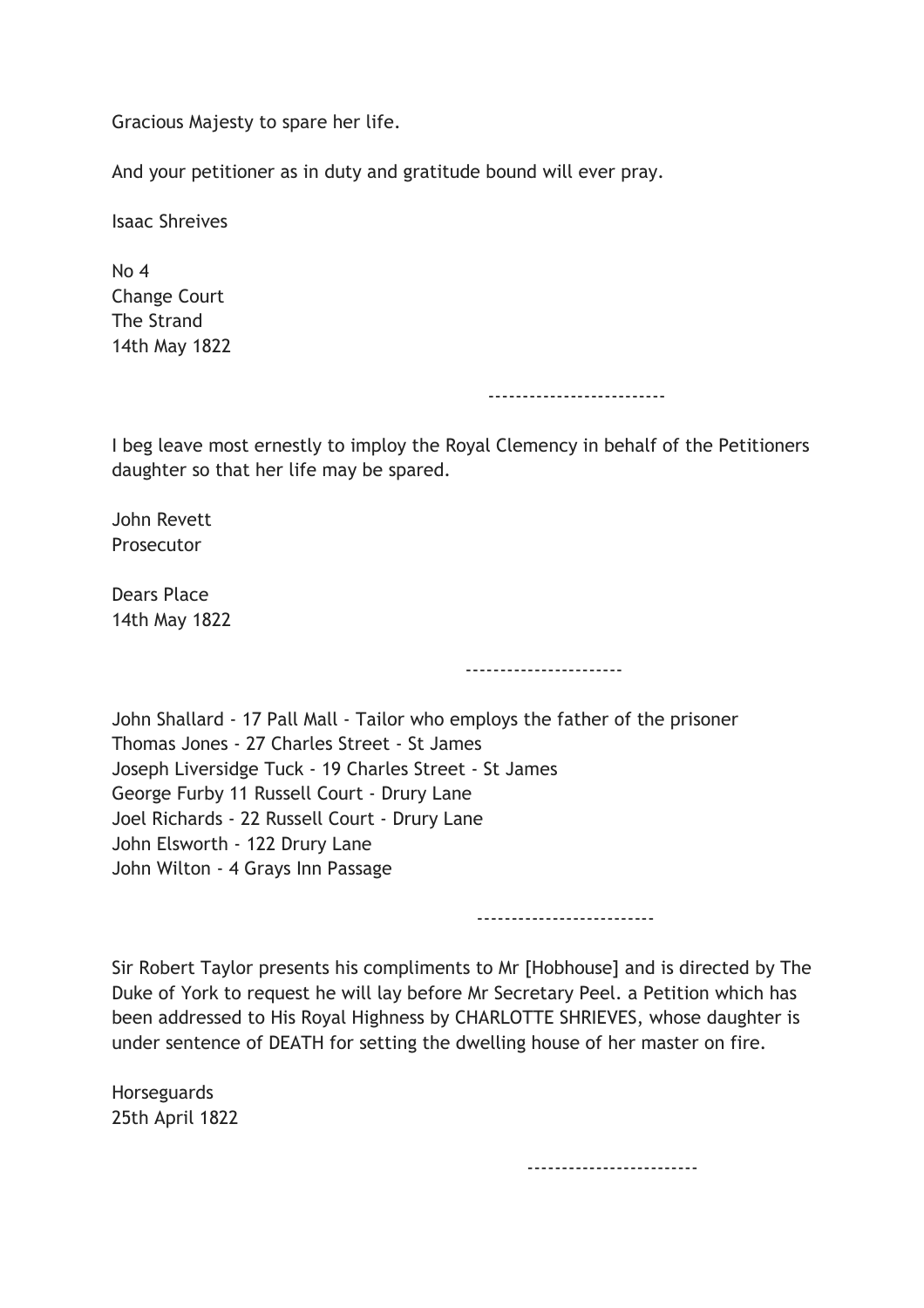ELEANOR SHRIEVES

OLD BAILY - APRIL SESSIONS 1822

ARSON

CONSIDERED AT REPORT IN COUNCIL 18 MAY 1822

TO HIS ROYAL HIGHNESS THE DUKE OF YORK

--------------------------

To His Royal Highness The Duke of York

May it please your Royal Highness to attend to the petition of a suffering mother whose daughter is cast for DEATH - for setting the dwelling house of her master on fire - your Petitioners father served under the Duke of Kent at Giberalter thirty five years in the 64th Regiment {his name was Robert Evans} and was killed in action in the East Indies. Her husband belonged to the 1st Battallion of the Royal Aretillery - her main object is to save the life of her daughter - she is aware her daughter has subjected herself to the offended laws of her country - but this being the first offence she hopes His Royal Highness will take into consideration the services of her father and the feeling of a mother and interest for her life.

Is the humble petition of your Grace's most obedient humble servant Charlotte Shrees wife of Isaac Shrees

22 Shorts Garden Drury Lane

NB

The young woman who is now cast for DEATH was taken by the French when only six months old in the Retreat from Altamare and was lost to her mother for three days. The Regiment was commanded by your Royal Highness.

-----------------------------

Sir Herbert Taylor is directed by The Duke of York and acknowledges the receipt of Charlotte Shrieves petition and to acquaint her, that she should address herself upon the subject of it the Secretary of State for the Home Department, to whom his Royal Highness has referred her petition.